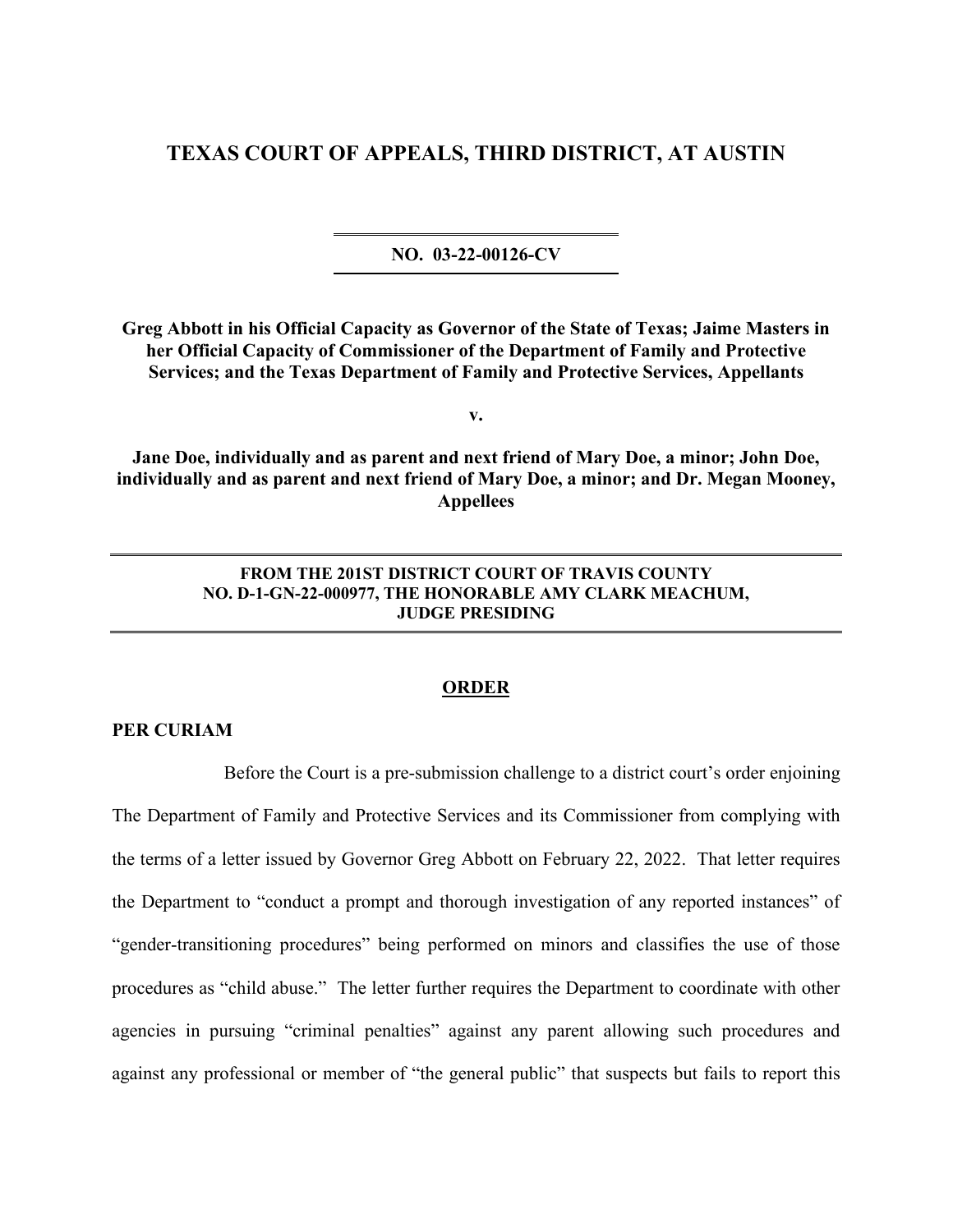purported abuse to appropriate authorities. Following an evidentiary hearing, the district court temporarily enjoined appellants from abiding by the directives within the letter pending the outcome of the litigation. That injunction is currently suspended pending the resolution of this appeal. *See* Tex. Civ. Prac. & Rem. Code § 6.001(b); Texas R. App. P. 29.1(b). Appellees now seek emergency relief, pursuant to Rule of Appellate Procedure 29.3, asking this Court to reinstate the temporary injunction for the duration of this appeal. Appellants oppose the motion, arguing that Rule 29.3 does not afford this Court with discretion to award the relief requested.

As we recently observed, "Rule 29.3 gives us 'great flexibility in preserving the status quo based on the unique facts and circumstances presented.'" *Texas Educ. Agency v. Houston Indep. Sch. Dist*., 609 S.W.3d 569, 578 (Tex. App.—Austin 2020, order [mand. denied]) (quoting *In re Geomet Recycling LLC*, 578 S.W.3d 82, 89 (Tex. 2019)). *See also In re Texas Educ. Agency*, 619 S.W.3d 679, 686–87 (Tex. 2021) (holding that statute precluding trial court counter-supersedeas orders in cases against state agencies did not limit appellate court's authority to issue appropriate temporary orders under Rule 29.3 where statute did not reflect an intent to limit appellate rights). The "status quo" is "the last, actual, peaceable, non-contested status which preceded the pending controversy." *In re Newton*, 146 S.W.3d 648, 651 (Tex. 2004) (orig. proceeding) (citing *Janus Films, Inc. v. City of Fort Worth*, 358 S.W.2d 589 (Tex. 1962)). In addition, "Rule 29.3 provides a mechanism by which we may . . . prevent irreparable harm to parties properly before us pursuant to our appellate jurisdiction in an interlocutory appeal." *Texas Educ. Agency*, 609 S.W.3d at 578 (citing *Geomet*, 578 S.W.3d at 90). One of the orders we may issue under Rule 29.3 to maintain the status quo and prevent irreparable harm is an order reinstating a suspended injunction. *See Hughs v. Move Tex. Action Fund*, No. 03-20-00497-CV, 2020 WL 6265520, at \*1 (Tex. App.—Austin Oct. 23, 2020, order)